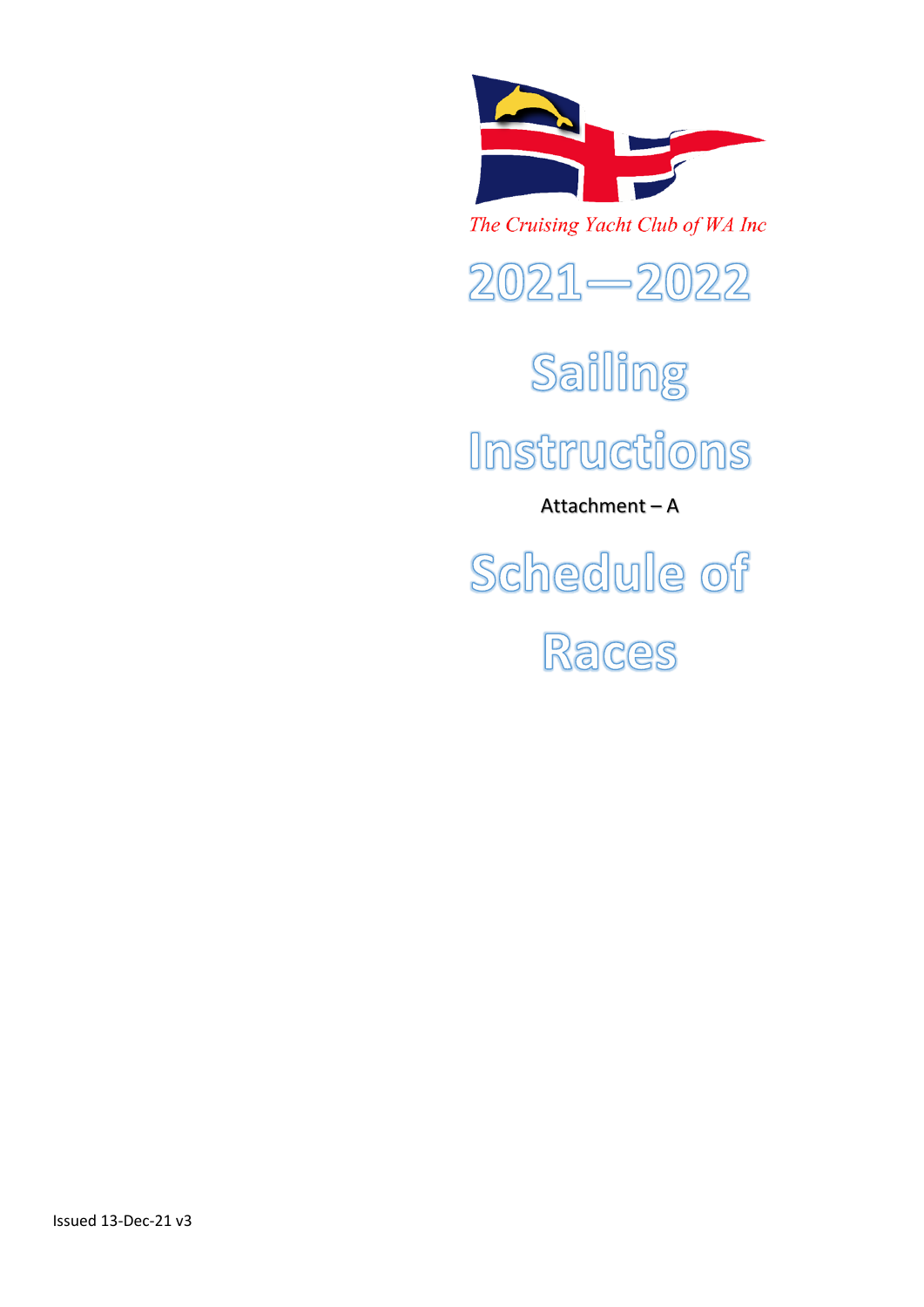|                          |                                 |                          | 2021-22 Sailing Programme                                        |                                       |
|--------------------------|---------------------------------|--------------------------|------------------------------------------------------------------|---------------------------------------|
| <b>Date</b>              | <b>Warning</b><br><b>Signal</b> | <b>Division</b>          | <b>Trophy Race/Event</b>                                         | <b>Special Events/Instructions</b>    |
| Sat 18 Sept              |                                 | <b>All Divisions</b>     | <b>TRY SAILING &amp; REGISTRATION DAY</b>                        | <b>Invitation to Try Sailing</b>      |
| Sat 25 - 30              |                                 |                          | <b>Westsail &amp; Youth Championships</b>                        | <b>Hillarys Yacht Club</b>            |
|                          |                                 |                          |                                                                  |                                       |
| Sun 26 Sep<br>Sun 26 Sep | 13:00                           | <b>All Divisions</b>     | <b>Club Opening Day</b><br><b>Captain Stirling Memorial Race</b> | Past Commodore WJ (Bill) Lucas Trophy |
|                          |                                 | <b>Sail Past</b>         | (Non-Consistency & No Race Fee)                                  | (Steve & Julie Saw Trophies)          |
|                          | 13:55                           | Yvonne                   | Anthony Sandover Trophy                                          |                                       |
|                          |                                 | <b>JAM</b>               | Wayne Smith Trophy                                               |                                       |
|                          |                                 | Division 1               | Kevin Sneddon Trophy                                             |                                       |
|                          |                                 | Division 3               | Kevin Ritchie Trophy                                             |                                       |
|                          |                                 | 29'r & Dinghies          | Nick Carter Trophy                                               |                                       |
|                          |                                 | Laser                    | Nicole Jones Trophy                                              |                                       |
|                          |                                 |                          |                                                                  |                                       |
| Sat 2 Oct                |                                 | <b>All Divisions</b>     | <b>Club Championships - 1</b><br><b>Stewie Dewar Trophy</b>      |                                       |
|                          | 13:55                           | Yvonne<br><b>JAM</b>     | Monique Styles Trophy                                            |                                       |
|                          |                                 | Division 1               | Tyra Renee Sherriff Trophy                                       |                                       |
|                          |                                 | Division 3               | Chris Smith Trophy                                               |                                       |
|                          |                                 | 29'r & Dinghies          | Leanne Bartlett Trophy                                           |                                       |
|                          |                                 | Laser                    | Marianne Bennett Trophy                                          |                                       |
|                          |                                 |                          |                                                                  |                                       |
| Fri 8 Oct                | 18:00                           |                          | <b>OKTOBERFEST</b>                                               |                                       |
| Sat 9 Oct                | 8:30                            |                          | Sail Training - Week 1                                           |                                       |
|                          |                                 | <b>All Divisions</b>     | <b>Windward/Leeward - Short Courses</b>                          | 2 Short Races - ALL                   |
|                          | 13:55                           | Yvonne                   | Dylon Burgess & Ross Taylor Trophies                             |                                       |
|                          |                                 | <b>JAM</b>               | George Batey & Cory Beazley Trophies                             |                                       |
|                          |                                 | Division 1               | Glen Firth & Roland Bee Trophies                                 |                                       |
|                          |                                 | Division 3               | Barry Dimond & Bradley Best Trophies                             |                                       |
|                          |                                 | 29'r & Dinghies          | Andreas & Thekla Bennett Trophies                                |                                       |
|                          |                                 | Laser                    | Craig Stanners & Phillip John Trophies                           |                                       |
|                          |                                 | <b>Moths &amp; Wasps</b> | Over the line results only                                       |                                       |
| Sat 16 Oct               | 8:30                            |                          | Sail Training - Week 2                                           |                                       |
|                          |                                 | <b>All Divisions</b>     | Pursuit - 1 (Handicap Start)                                     |                                       |
|                          | 13:55                           | Yvonne                   | Justin Ridgewell Trophy                                          |                                       |
|                          |                                 | JAM                      | <b>Trevor Fettis Trophy</b>                                      |                                       |
|                          |                                 | Division 1               | <b>Ted Fuller Trophy</b>                                         |                                       |
|                          |                                 | Division 3               | Kevin Gale Trophy                                                |                                       |
|                          |                                 | 29'r & Dinghies          | <b>Gerald Bergsma Trophy</b>                                     |                                       |
|                          |                                 | Laser                    | Dean Cooper Trophy                                               |                                       |
|                          |                                 |                          |                                                                  |                                       |
| Sat 23 Oct               | 8:30                            |                          | Sail Training - Week 3                                           |                                       |
|                          | 13:55                           | Yvonne                   | Dave & Carol Randall Trophies                                    | <b>Yvonne - 2 Short Races</b>         |
|                          |                                 | JAM                      | Jennifer Foulds Trophy                                           |                                       |
|                          |                                 | Division 1               | Kevin Phillips Trophy                                            |                                       |
|                          |                                 | Division 3               | <b>Beverley Dimond Trophy</b>                                    |                                       |
|                          |                                 | 29'r & Dinghies          | John Clements & Rolf Johnsen Trophies                            | 2 Short Races                         |
|                          |                                 | Laser                    | Ruth & Andy Strong Trophies                                      | 2 Short Races                         |
|                          |                                 |                          |                                                                  |                                       |
| Fri 29 Oct               | 18:00                           |                          | <b>Halloween Night at TCYC</b>                                   |                                       |
| Sat 30 Oct               | 8:30                            |                          | <b>Sail Training Week 4</b>                                      |                                       |
|                          | 13:55                           | Yvonne                   | Kieran Spence & Sonny Rolfe Trophies                             | <b>Yvonne 2 Short Courses</b>         |
|                          |                                 | JAM<br>Division 1        | <b>Stephanie Feilding Trophy</b><br>Jacob Birch Trophy           |                                       |
|                          |                                 | Division 3               | <b>Thomas Stanners Trophy</b>                                    |                                       |
|                          |                                 | 29'r & Dinghies          | Delman Farquar Trophy                                            |                                       |
|                          |                                 |                          |                                                                  |                                       |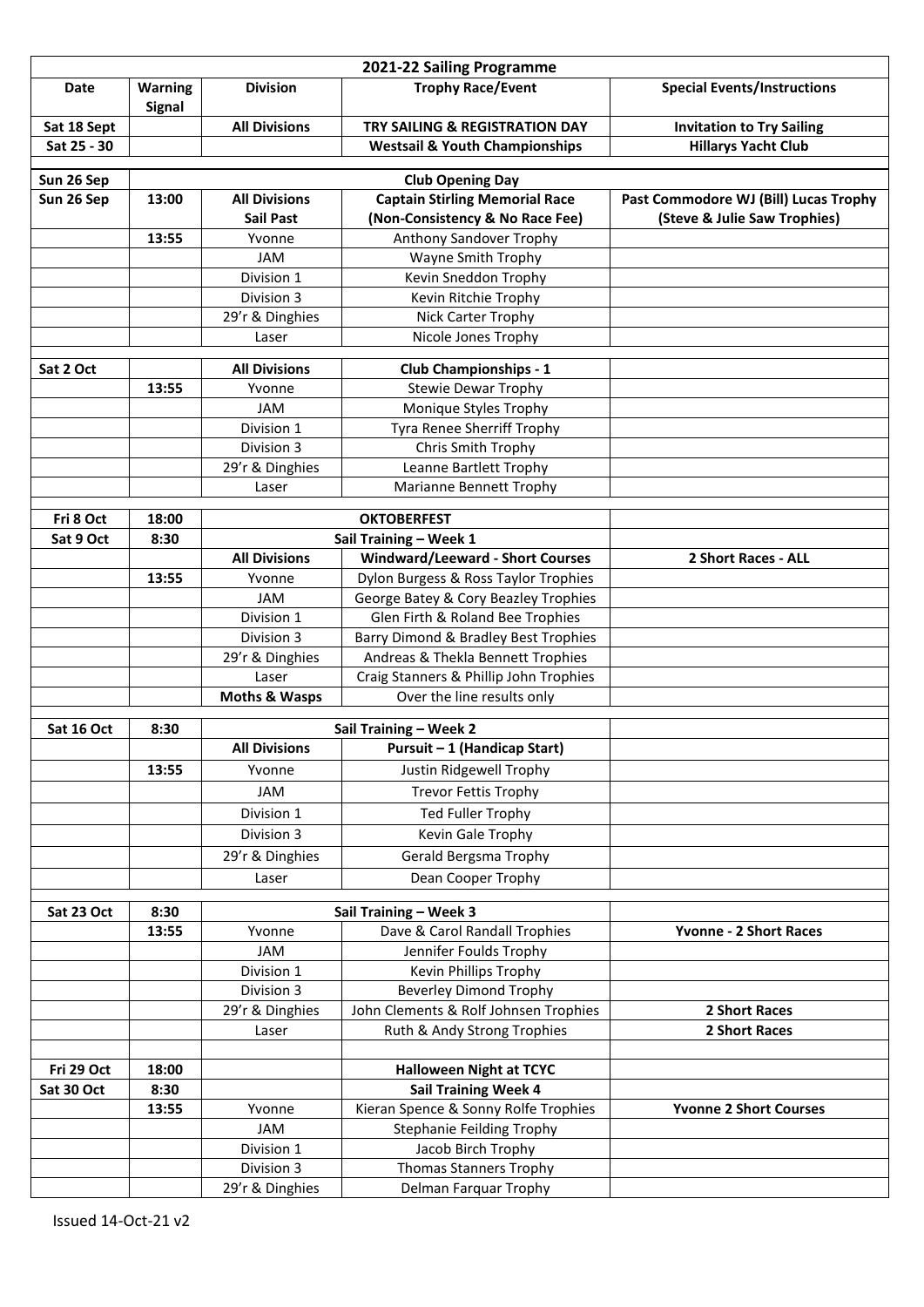|             |                                 | Laser                    | Paul Dreghorn Trophy                    | <- Non Consistency                           |
|-------------|---------------------------------|--------------------------|-----------------------------------------|----------------------------------------------|
| 30-31 Oct   |                                 | Laser/F-Ants/29'rs       | <b>Sail Freo Series</b>                 | Ass'n to have fleets of 6 to be included     |
| Date        | <b>Warning</b><br><b>Signal</b> | <b>Divisions</b>         | <b>Trophy Race/Event</b>                | <b>Special Events</b>                        |
| Sat 6 Nov   | 8:30                            |                          | Sail Training - Week 5                  | <b>Minnows Championships Heats 1 &amp; 2</b> |
|             |                                 | <b>All Divisions</b>     | <b>Club Championship - 2</b>            |                                              |
|             | 13:55                           | Yvonne                   | Peter Galvin & Robert Buzzard Trophies  | Yvonne - 2 Short Races (2 Heats)             |
|             |                                 | JAM                      | Michael Gillam Trophy                   |                                              |
|             |                                 | Division 1               | Craig Mulder Trophy                     |                                              |
|             |                                 | Division 3               | Ally Mounsey Trophy                     |                                              |
|             |                                 | 29'r & Dinghies          | Mark & Margaret Bradley Trophies        | 2 Short Races                                |
|             |                                 | Laser                    | Tracy & Rodney Ellison Trophy           | 2 Short Races                                |
| Sat 13 Nov  | 8:30                            |                          | Sail Training - Week 6                  |                                              |
|             |                                 | <b>All Divisions</b>     | <b>Windward/Leeward - Short Courses</b> | 2 Short Races - ALL                          |
|             | 13:55                           | Yvonne                   | Steve Gorbould & Aaron Lee Trophies     |                                              |
|             |                                 | JAM                      | Kevin & Sharon Lowe Trophies            |                                              |
|             |                                 | Division 1               | Lynette & William Leahy Trophies        |                                              |
|             |                                 | Division 3               | Jodi & Chris Davey Trophies             |                                              |
|             |                                 | 29'r & Dinghies          | Hayden Geling & Len Carr Trophies       |                                              |
|             |                                 | Laser                    | David Currie & Slade ByrneTrophies      |                                              |
|             |                                 | <b>Moths &amp; Wasps</b> | Over the line results only              | <b>3 Short Races</b>                         |
|             |                                 |                          | <b>RPYC/SofPYC Power Boat Visit</b>     | <b>No Ferry Service</b>                      |
| Sun 14 Nov  |                                 |                          | <b>ROCKINGHAM BEACH CUP</b>             | 29'er Sprint Series at MBSC                  |
| Sat 20 Nov  | 8:30                            |                          | Sail Training - Week 7                  |                                              |
|             | 13:55                           | Yvonne                   | John Kaputin Trophy                     |                                              |
|             |                                 | <b>JAM</b>               | Murray Leask Trophy                     |                                              |
|             |                                 | Division 1               | Lee Humphreys Trophy                    |                                              |
|             |                                 | Division 3               | <b>Richard McCarthy Trophy</b>          |                                              |
|             |                                 | 29'r & Dinghies          | Phillip Schmidt Trophy                  |                                              |
|             |                                 | Laser                    | Rachel Cooper Trophy                    |                                              |
|             |                                 |                          |                                         |                                              |
| 20 - 21 Nov |                                 | Laser, 29ers             | <b>International Classes Regatta</b>    | <b>RFBYC</b>                                 |
| Sat 27 Nov  | 8:30                            |                          | <b>Sail Training Week 8</b>             | <b>Minnow Championships Heats 3 &amp; 4</b>  |
|             | 11.30                           |                          | FSC Race to TCYC arrival for lunch      | Ferry & Lunch Service                        |
|             | 13:55                           | Jam                      | Catalpa Classic TCYC to FSC             |                                              |
|             |                                 | Division 1               | Catalpa Classic TCYC to FSC             |                                              |
|             |                                 | Division 3               | Catalpa Classic TCYC to FSC             |                                              |
|             | 14:10                           | Yvonne                   | John & Geraldine Brabazon Trophies      | 2 Short Races                                |
|             |                                 | 29'r & Dinghies          | Lisa Dean & Kevin Collyer Trophies      | 2 Short Races                                |
|             |                                 | Laser                    | Lynette & Clive Croxford Trophies       | 2 Short Races                                |
|             | 16:00                           | <b>RFBYC</b>             | <b>Rockingham Race Weekend Arrival</b>  | <b>Ferry Service</b>                         |
| Sun 28 Nov  | 7:00                            | <b>RFBYC</b>             | <b>RFBYC - Rockingham Race Weekend</b>  | <b>Club Breakfast &amp; Ferry Service</b>    |
|             | 8:55                            | <b>JAM</b>               | Tom Broadbridge Trophy                  | Ode Saw Memorial - FSC to TCYC               |
|             |                                 | <b>Division 1</b>        | Paul Downes Trophy                      |                                              |
|             |                                 | <b>Division 3</b>        | Jason Ellis Trophy                      |                                              |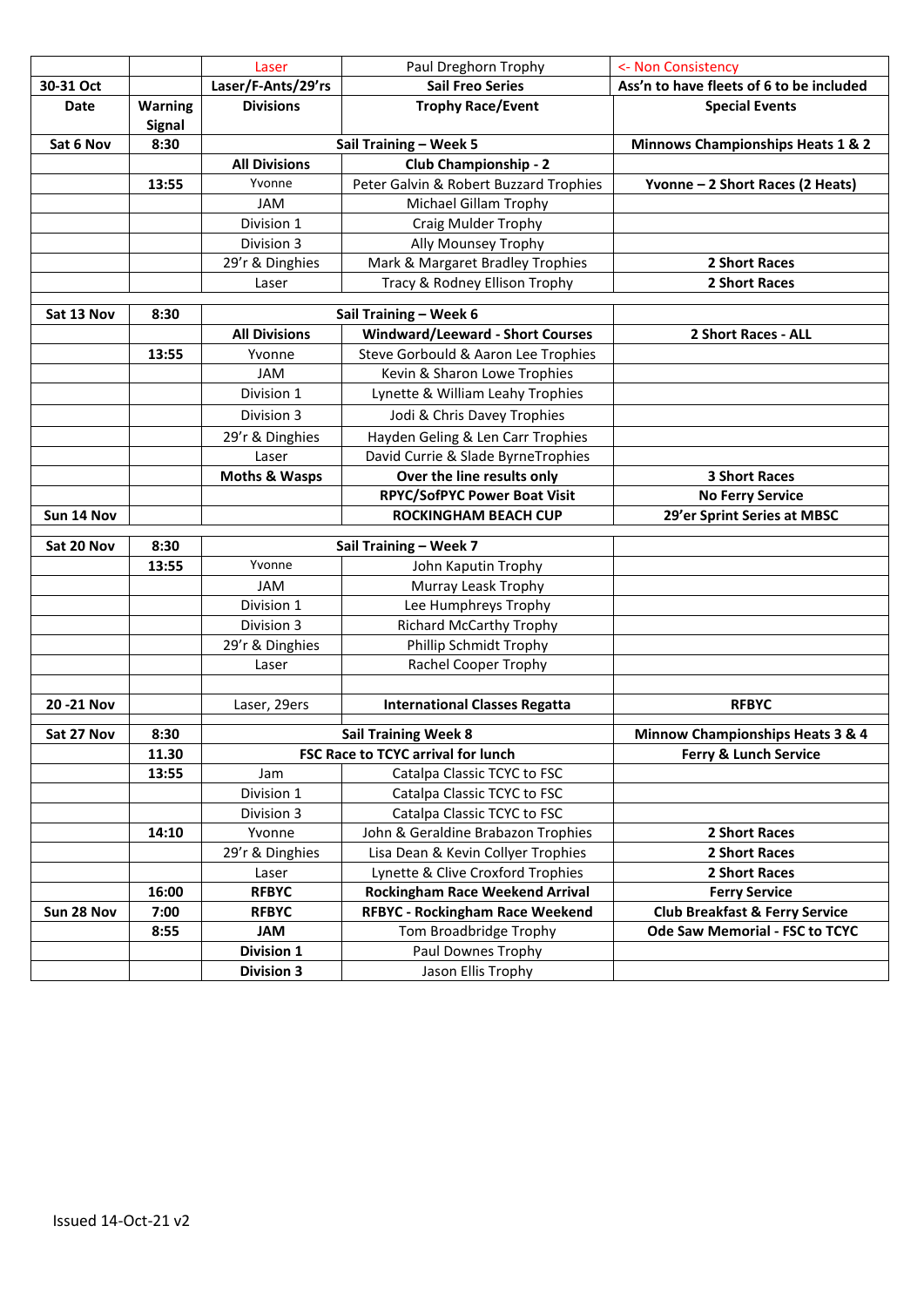| <b>Date</b>                                     | <b>Warning</b><br><b>Signal</b>                                                                       | <b>Divisions</b>                                   | <b>Trophy Race/Event</b>                                                              | <b>Special Events</b>                           |  |  |  |
|-------------------------------------------------|-------------------------------------------------------------------------------------------------------|----------------------------------------------------|---------------------------------------------------------------------------------------|-------------------------------------------------|--|--|--|
| Sat 4 Dec                                       | 8:30                                                                                                  |                                                    | Sail Training - Week 9                                                                |                                                 |  |  |  |
|                                                 |                                                                                                       | <b>All Divisions</b>                               | Club Championship - 3                                                                 |                                                 |  |  |  |
|                                                 | 13:55                                                                                                 | Yvonne                                             | Cindy & Paul Orvad Trophies                                                           | Yvonnes 2 Races (2 Heats)                       |  |  |  |
|                                                 |                                                                                                       | JAM                                                | <b>Francis Gidley Trophy</b>                                                          |                                                 |  |  |  |
|                                                 |                                                                                                       | Division 1                                         | Valerie Gillam Trophy                                                                 |                                                 |  |  |  |
|                                                 |                                                                                                       | Division 3                                         | <b>Terence Newell Trophy</b>                                                          |                                                 |  |  |  |
|                                                 |                                                                                                       | 29'r & Dinghies                                    | Clare Connor Trophy                                                                   |                                                 |  |  |  |
|                                                 |                                                                                                       | Laser                                              | Michael Jones Trophy                                                                  | <- Non Consistency                              |  |  |  |
|                                                 |                                                                                                       |                                                    |                                                                                       |                                                 |  |  |  |
| Sun 5 Dec                                       |                                                                                                       |                                                    | <b>Juniors Christmas Party at TCYC</b>                                                | Youth State Keelboat Championships S of<br>PYC. |  |  |  |
| Fri 10 Dec                                      | 18:00                                                                                                 |                                                    | <b>Senior Christmas Party and MEGA DRAW</b>                                           |                                                 |  |  |  |
| Sat 11 Dec                                      | 8:30                                                                                                  |                                                    | Sail Training - Week 10                                                               |                                                 |  |  |  |
|                                                 |                                                                                                       | <b>All Divisions</b>                               | <b>Windward/Leeward - Short Courses</b>                                               | 2 Short Races - ALL                             |  |  |  |
|                                                 | 13:55                                                                                                 | Yvonne                                             | Max & Grace Phillips Trophies                                                         |                                                 |  |  |  |
|                                                 |                                                                                                       | <b>JAM</b>                                         | Patrick & Kirstine McDonnell Trophies                                                 |                                                 |  |  |  |
|                                                 |                                                                                                       | Division 1                                         | Neil & Lee Pipe Trophies                                                              |                                                 |  |  |  |
|                                                 |                                                                                                       | Division 3                                         | Steve & Julie Saw Trophies                                                            |                                                 |  |  |  |
|                                                 |                                                                                                       | 29'r & Dinghies                                    | Martin & Robyn Skells Trophies                                                        |                                                 |  |  |  |
|                                                 |                                                                                                       | Laser                                              | <b>Bill Cox &amp; Belinda Trophies</b>                                                |                                                 |  |  |  |
|                                                 |                                                                                                       | Moths/Wasps                                        | Over the line results only                                                            | <b>3 Short Races</b>                            |  |  |  |
| Sat 18 Dec                                      | 9:30                                                                                                  |                                                    | Sail Training - Fun Day                                                               |                                                 |  |  |  |
|                                                 | 13:55                                                                                                 | Yvonne                                             | Samantha Carter Trophy                                                                |                                                 |  |  |  |
|                                                 |                                                                                                       | <b>Cruiser Divisions</b><br><b>Junior Skippers</b> | <b>David Slowley Perpetual Trophy</b>                                                 |                                                 |  |  |  |
|                                                 |                                                                                                       | Race                                               |                                                                                       |                                                 |  |  |  |
|                                                 |                                                                                                       | <b>JAM</b>                                         | Joyce Blackburn Trophy                                                                | <b>Non-Consistency Junior Skippers Race 1</b>   |  |  |  |
|                                                 |                                                                                                       | <b>Division 1</b>                                  | <b>Steven Morris Trophy</b>                                                           | <b>Non-Consistency Junior Skippers Race 1</b>   |  |  |  |
|                                                 |                                                                                                       | <b>Division 3</b>                                  | <b>Stephen Dorries Trophy</b>                                                         | <b>Non-Consistency Junior Skippers Race 1</b>   |  |  |  |
|                                                 |                                                                                                       | 29'r & Dinghies                                    | <b>Pauline Dilley Trophy</b>                                                          | <b>Non Consistency</b>                          |  |  |  |
|                                                 |                                                                                                       | Laser                                              | Nicholas Den Heijer Trophy                                                            | <b>Non Consistency</b>                          |  |  |  |
| Sun 26 <sup>th</sup> - Thu 30 <sup>th</sup> Dec |                                                                                                       |                                                    | CSR Feeder Race & Cockburn Sound Regatta (See separate programme)                     |                                                 |  |  |  |
|                                                 |                                                                                                       |                                                    |                                                                                       |                                                 |  |  |  |
|                                                 | Fri 31 <sup>st</sup> December - New Year's Eve Functions (2 of) at TCYC - Members Bar and Burgee Room |                                                    |                                                                                       |                                                 |  |  |  |
|                                                 |                                                                                                       |                                                    |                                                                                       |                                                 |  |  |  |
|                                                 |                                                                                                       |                                                    | Mon $3^{rd}$ Jan – Fri $8^{th}$ January 2022 – Laser Australian Championships at FSC. |                                                 |  |  |  |
|                                                 |                                                                                                       |                                                    |                                                                                       |                                                 |  |  |  |
|                                                 |                                                                                                       |                                                    |                                                                                       |                                                 |  |  |  |
|                                                 |                                                                                                       |                                                    |                                                                                       |                                                 |  |  |  |
|                                                 |                                                                                                       |                                                    |                                                                                       |                                                 |  |  |  |
|                                                 |                                                                                                       |                                                    |                                                                                       |                                                 |  |  |  |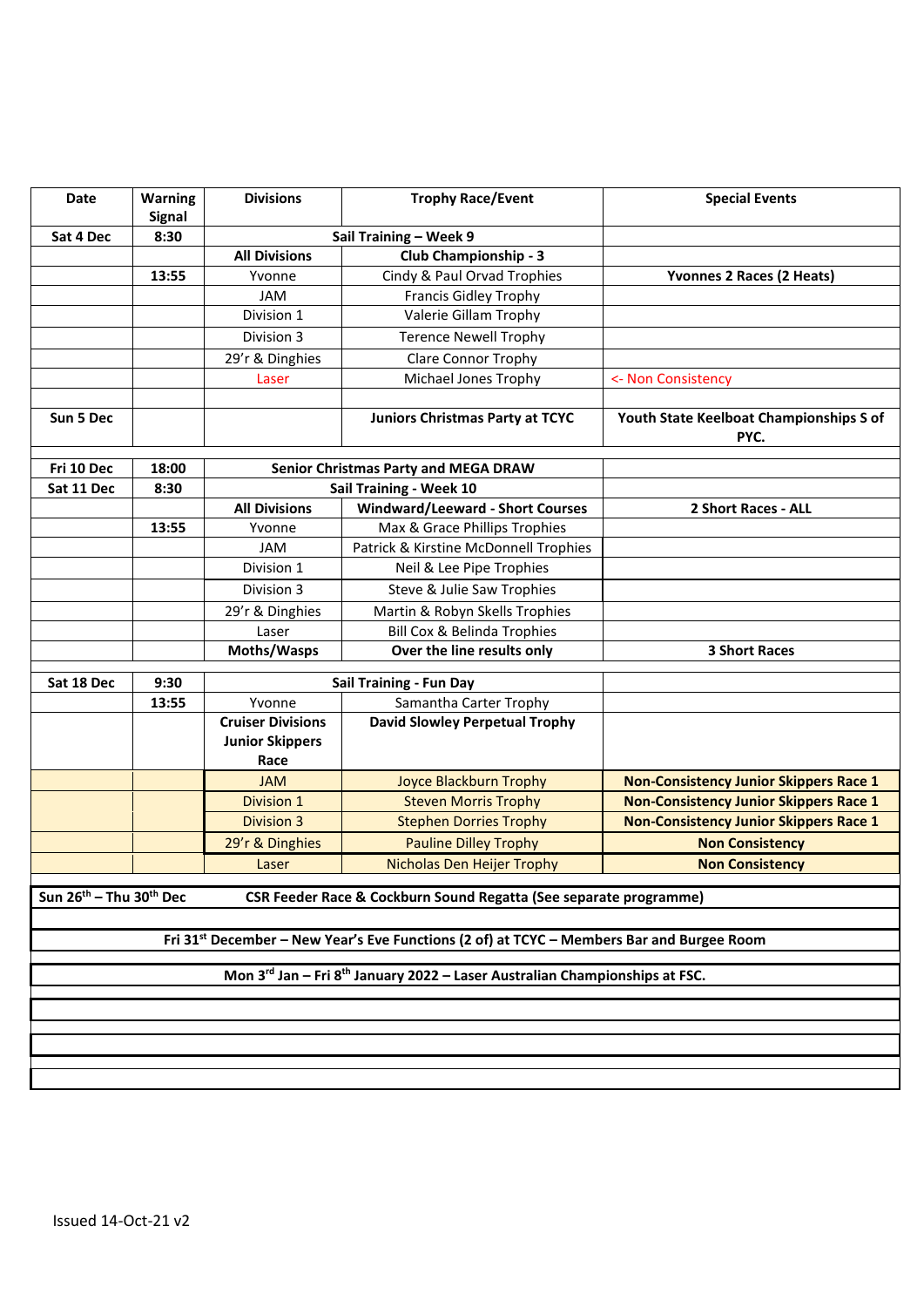| <b>Date</b>                  | <b>Warning</b> | <b>Divisions</b>     | <b>Trophy Race/Event</b>                | <b>Special Events</b>                                                            |
|------------------------------|----------------|----------------------|-----------------------------------------|----------------------------------------------------------------------------------|
|                              | <b>Signal</b>  |                      |                                         |                                                                                  |
| Sat $1$ Jan $-$<br>Thu 6 Jan |                | <b>Minnows</b>       | <b>Australian Championships at TCYC</b> | 1st January - CLUB WILL NOT BE<br><b>OPEN - Measuring &amp;</b><br>Registration. |
|                              |                |                      |                                         |                                                                                  |
| Sat 8 Jan                    |                | <b>All Divisions</b> | <b>Non-Consistency Race</b>             |                                                                                  |
|                              | 13:55          | Yvonne               | Anthony Bruechert Trophy                |                                                                                  |
|                              |                | JAM                  | Andre Clay Trophy                       |                                                                                  |
|                              |                | Division 1           | <b>Brian Coffey Trophy</b>              |                                                                                  |
|                              |                | Division 3           | Stephen Coke Trophy                     |                                                                                  |
|                              |                | 29'r & Dinghies      | <b>Bruce Collins Trophy</b>             |                                                                                  |
|                              |                | Laser                | Mark Cook Trophy                        |                                                                                  |
| Sat 15 Jan                   |                | <b>All Divisions</b> | Club Championship-4                     |                                                                                  |
|                              | 13:55          | Yvonne               | <b>Adam Taylor Trophy</b>               |                                                                                  |
|                              |                | JAM                  | <b>Vincent Annert Trophy</b>            |                                                                                  |
|                              |                | Division 1           | <b>Rick Fullston Trophy</b>             |                                                                                  |
|                              |                | Division 3           | Dave Reid Trophy                        |                                                                                  |
|                              |                | 29'r & Dinghies      | Amanda Jane Dabala Trophy               |                                                                                  |
|                              |                | Laser                | Anthony Davis Trophy                    |                                                                                  |
|                              |                | <b>Sports Boats</b>  | <b>Rumble on the Beach - EFYC</b>       |                                                                                  |
| Sat 22 Jan                   |                | <b>All Divisions</b> | Pursuit - 2 (Handicap Start?            |                                                                                  |
|                              | 13:55          | Yvonne               | Daniel Taylor Trophy                    |                                                                                  |
|                              |                | JAM                  | Wayde Fullston Trophy                   |                                                                                  |
|                              |                | Division 1           | Ross Gadenne Trophy                     |                                                                                  |
|                              |                | Division 3           | <b>Brendon Gill Trophy</b>              |                                                                                  |
|                              |                | 29'r & Dinghies      | Mark Winchester Trophy                  |                                                                                  |
|                              |                | Laser                | Gavin Vaughn Trophy                     | <- Non Consistency                                                               |
|                              |                |                      |                                         |                                                                                  |
| $22 - 23$ Jan                |                | <b>GBYC</b>          | Australia Day Regatta                   | <b>GBSC - Busselton</b>                                                          |
|                              |                |                      |                                         |                                                                                  |
| Wed 26 Jan                   | 10:00          | <b>Keelboats</b>     | <b>Australia Day Boat Rally</b>         | <b>TCYC</b>                                                                      |
|                              |                |                      |                                         |                                                                                  |
| Sat 29 Jan                   | 13:55          | Yvonne               | Kerry & Lisa Williams Trophies          | <b>2 Short Races</b>                                                             |
|                              |                | <b>JAM</b>           | Les Thomas Trophy                       | <b>Marathon</b>                                                                  |
|                              |                | Division 1           | Adrian Toonen Trophy                    | <b>Marathon</b>                                                                  |
|                              |                | Division 3           | <b>Gordon Twomey Trophy</b>             | Marathon                                                                         |
|                              |                | 29'r & Dinghies      | Heidi & Jason Yardley Trophies          | <b>2 Short Races</b>                                                             |
|                              |                | Lasers               | Ashley Wilks & David Williams Trophies  | 2 Short Races                                                                    |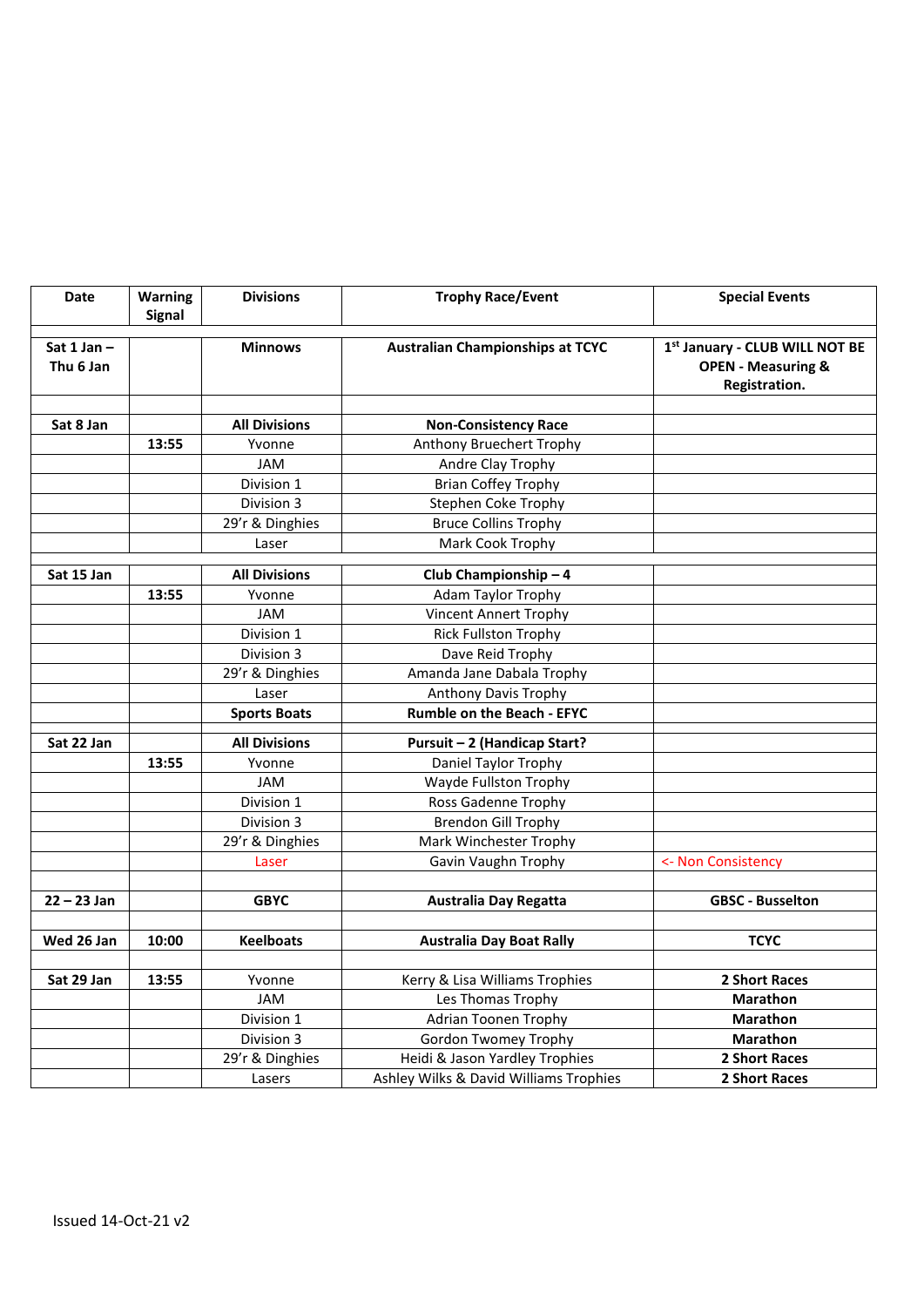| <b>Date</b>   | Warning<br><b>Signal</b> | <b>Divisions</b>     | <b>Trophy Race/Event</b>                        | <b>Special Events</b>              |
|---------------|--------------------------|----------------------|-------------------------------------------------|------------------------------------|
| Sat 5 Feb     | 8:30                     |                      | Sail Training - Week 11                         | <b>Junior Training Resumes</b>     |
|               |                          | <b>All Divisions</b> | <b>Club Championship - 5</b>                    |                                    |
|               | 13:55                    | Yvonne               | <b>Glenn Randall Trophy</b>                     |                                    |
|               |                          | JAM                  | John Backman Trophy                             |                                    |
|               |                          | Division 1           | William Grauaug trophy                          |                                    |
|               |                          | Division 3           | Hiram Baddeley Trophy                           |                                    |
|               |                          | 29'r & Dinghies      | <b>Ashley Grosse Trophy</b>                     |                                    |
|               |                          | Laser                | John Hagstrom Trophy                            |                                    |
|               |                          |                      |                                                 |                                    |
| $5 - 6$ Feb   |                          | Laser, F-Ants &      | <b>Mini-Series</b>                              | <b>RPYC</b>                        |
|               |                          | 29ers                |                                                 |                                    |
| Sat 12 Feb    | 8:30                     |                      | Sail Training - Week 12                         |                                    |
|               |                          | <b>All Divisions</b> | <b>Windward/Leeward - Short Courses</b>         | 2 Short Races - ALL                |
|               | 13:55                    | Yvonne               | Trevor & Carol Taylor Trophies                  |                                    |
|               |                          | JAM                  | Jeff & Helen Cook Trophies                      |                                    |
|               |                          | Division 1           | Carol & Greg Rayner Trophies                    |                                    |
|               |                          | Division 3           | Norm & Monica Robinson Trophies                 |                                    |
|               |                          | 29'r & Dinghies      | Robert & Julia Cooper Trophies                  |                                    |
|               |                          | Laser                | Ray & Virginia Hancock Trophies                 | <- Non Consistency                 |
|               |                          | Moths/Wasps          | Over the line results only                      | <b>3 Short Races</b>               |
| Sat 19 Feb    | 8:30                     |                      | Sail Training - Week 13                         |                                    |
|               | 11.30                    |                      | FSC to TCYC Warne Shield Race - Arrival at TCYC | <b>Ferry and Lunch Service</b>     |
|               | 13:55                    | <b>JAM</b>           | Sharyn Hamilton Trophy                          | <b>Cockburn Cup TCYC to FSC</b>    |
|               |                          | Division 1           | Kevin Hart Trophy                               | <b>Cockburn Cup TCYC to FSC</b>    |
|               |                          | Division 3           | <b>Timothy Hawkins Trophy</b>                   | <b>Cockburn Cup TCYC to FSC</b>    |
|               | 14:10                    | Yvonne               | Kevern Watson & Ian Weaver Trophies             | 2 Short Races                      |
|               |                          | 29'r & Dinghies      | Michelle & Robert Willmott Trophies             | <b>Club Championship 5</b>         |
|               |                          |                      |                                                 | 2 Short Races                      |
|               |                          | Laser                | Tina Wright & Rick Wykstra Trophies             | <b>Club Championship 5</b>         |
|               |                          |                      |                                                 | 2 Short Races                      |
|               |                          | Minnows              | Geoff Woods & Mark York Trophies                | Club Championship 5 & 6            |
| Sun 20 Feb    | 8:55                     | JAM                  | <b>Colleen Turner Trophy</b>                    | <b>Dvoretsky Cup FSC to TCYC</b>   |
|               |                          | Division 1           | Allan Turner Trophy                             |                                    |
|               |                          | Division 3           | Christopher Higgins Trophy                      |                                    |
|               |                          |                      |                                                 |                                    |
|               |                          | Laser/Minnows        | <b>Convict Bay Regatta</b>                      | <b>Shelley Sailing Club</b>        |
|               |                          | <b>All Classes</b>   | <b>HMAS Perth Regatta</b>                       | <b>Nedlands Yacht Club</b>         |
| Sat 26 Feb    | 8:30                     |                      | <b>Sail Training Week 14</b>                    | <b>Minnows Club Championship 7</b> |
|               | 13:55                    | Yvonne               | Jason Taylor Trophy                             |                                    |
|               |                          | JAM                  | <b>Bruce Alley Trophy</b>                       |                                    |
|               |                          | Division 1           | Alistair Hogarth Trophy                         |                                    |
|               |                          | Division 3           | <b>Barry Hooper Trophy</b>                      |                                    |
|               |                          | 29'r & Dinghies      | Justin Hughes Trophy                            |                                    |
| $26 - 27$ Feb |                          | Laser                | <b>State Championships at TCYC</b>              |                                    |
|               |                          |                      |                                                 |                                    |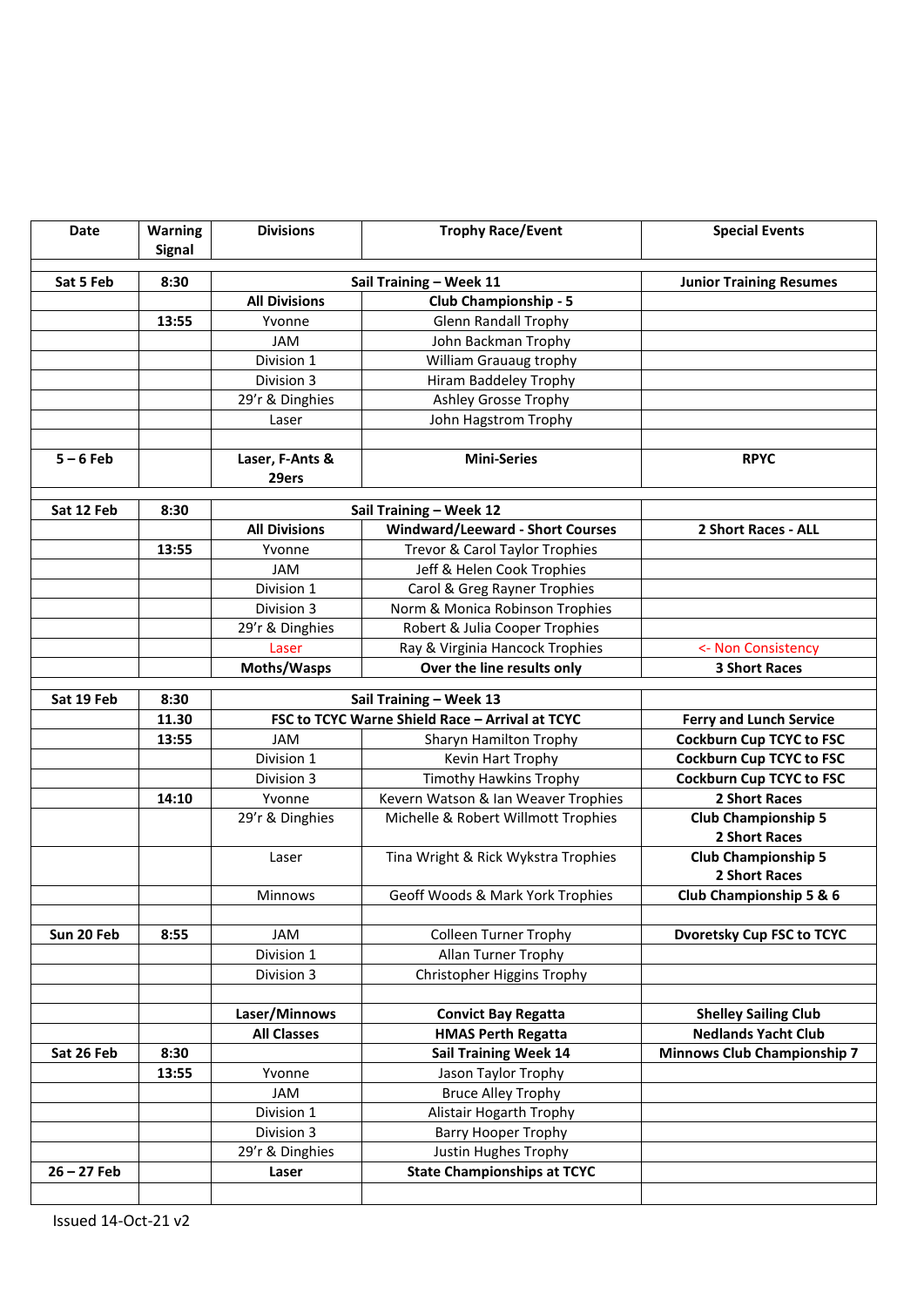| Date                | <b>Warning</b><br><b>Signal</b> | <b>Divisions</b>     | <b>Trophy Race/Event</b>                     | <b>Special Events</b>                                    |
|---------------------|---------------------------------|----------------------|----------------------------------------------|----------------------------------------------------------|
| $5 - 7$ Mar         |                                 |                      | TCYC visit from HYC/FSC & S of PYC Billy Run | Mooring & Catering services - No<br><b>Ferry Service</b> |
| 5 -7 Mar            |                                 |                      | <b>Regatta in the Trees</b>                  | <b>Walpole Yacht Club</b>                                |
|                     |                                 |                      |                                              |                                                          |
| Sat 12 Mar          | 8:55                            |                      | Sail Training - Week 15                      |                                                          |
|                     |                                 | <b>All Divisions</b> | <b>Club Championships 6 &amp; 7</b>          |                                                          |
|                     | 13:55                           | Yvonne               | Keith & Margaret Thomas Trophies             | <b>2 Short Races</b>                                     |
|                     |                                 | <b>JAM</b>           | Trina & William Wasey Trophies               |                                                          |
|                     |                                 | Division 1           | Arina & Andre Kotze Trophies                 |                                                          |
|                     |                                 | Division 3           | Julyea & Colin Jones Trophies                |                                                          |
|                     |                                 | 29'r & Dinghies      | Richard Jones & Adam King Trophies           | <b>2 Short Races</b>                                     |
|                     |                                 | Laser                | Mark Lewis & Michael Lietzow Trophies        | <b>2 Short Races</b>                                     |
| <b>Sat 12 - Sun</b> |                                 | <b>Minnows</b>       | <b>State Championships</b>                   | <b>Dunsborough Bay Sailing Club</b>                      |
| 13 Mar              |                                 |                      |                                              |                                                          |
| Fri 18 Mar          |                                 | <b>All Divisions</b> | <b>Twilight Race</b>                         | <b>Pre F18 Nationals</b>                                 |
|                     |                                 |                      |                                              |                                                          |
| Sat 19 Mar          | 8:30                            |                      | Sail Training - Week 16                      |                                                          |
|                     | <b>Noon</b>                     | <b>F18 Catamaran</b> | <b>Around the Sound Race</b>                 | <b>Pre F18 Nationals</b>                                 |
|                     | 13:55                           | <b>All Divisions</b> | <b>Pursuit - 3 (Handicap Start)</b>          |                                                          |
|                     |                                 | Yvonne               | <b>Hudson Holland Trophy</b>                 |                                                          |
|                     |                                 | <b>JAM</b>           | Alan Tree Trophy                             |                                                          |
|                     |                                 | Division 1           | Keith Thompson Trophy                        |                                                          |
|                     |                                 | Division 3           | Robert Jordan Trophy                         |                                                          |
|                     |                                 | 29'r & Dinghies      | <b>George Trewenack Trophy</b>               |                                                          |
|                     |                                 | Laser                | Kermongkol Kedmanee Trophy                   |                                                          |
|                     |                                 | <b>F18 Catamaran</b> | <b>AUSTRALIAN CHAMPIONSHIPS</b>              |                                                          |
| Sun 20 Mar          | 9:00                            | <b>F18 Catamaran</b> | <b>Registration &amp; Measuring</b>          |                                                          |
| Mon 21 Mar          | 10:00                           | <b>F18 Catamaran</b> | Championship Races - am/pm                   |                                                          |
| Tue 22 Mar          | 10:00                           | F18 Catamaran        | Championship Races - am/pm                   |                                                          |
| Wed 23 Mar          | 10:00                           | <b>F18 Catamaran</b> | Championship Races - am/pm                   |                                                          |
| Thu 24 Mar          | 10:00                           | F18 Catamaran        | Championship Races - am/pm                   |                                                          |
| Fri 25 Mar          | 10:00                           | <b>F18 Catamaran</b> | Championship Races - am                      |                                                          |
|                     | 18:00                           | <b>F18 Catamaran</b> | <b>Presentation Function</b>                 |                                                          |
|                     |                                 |                      |                                              |                                                          |
| Sat 26 Mar          | 8:30                            |                      | Sail Training - Week 17                      |                                                          |
|                     |                                 | JAM/Div1/Div3        | <b>Non - Consistency Race</b>                |                                                          |
|                     | 13:55                           | Yvonne               | David Oliver & Troy Payton Trophies          | 2 Short Races                                            |
|                     |                                 | JAM                  | Justin Partington Trophy                     | <b>LADY SKIPPERS RACE</b>                                |
|                     |                                 | Division 1           | Fabio Pieraccini Trophy                      | <b>LADY SKIPPERS RACE</b>                                |
|                     |                                 | Division 3           | Mark Pinkerton Trophy                        | <b>LADY SKIPPERS RACE</b>                                |
|                     |                                 | 29'r & Dinghies      | Murray Playne Trophy                         |                                                          |
|                     |                                 | Lasers               | Cindy Rebane & Simon Sandover Trophies       | 2 Short Races                                            |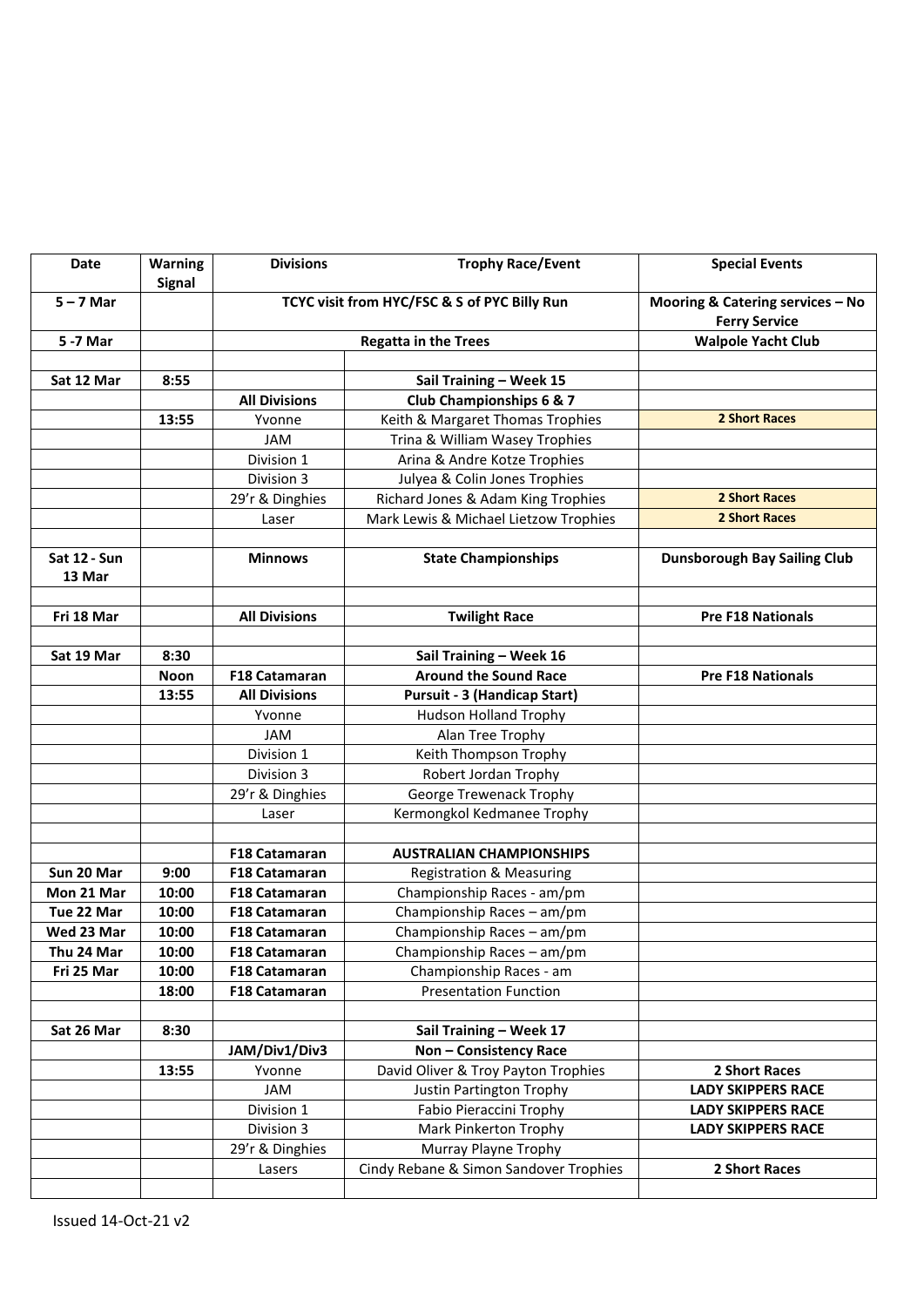| <b>Date</b> | <b>Warning</b> | <b>Divisions</b>            | <b>Trophy Race/Event</b>              | <b>Special Events</b>                         |
|-------------|----------------|-----------------------------|---------------------------------------|-----------------------------------------------|
|             | <b>Signal</b>  |                             |                                       |                                               |
| Sat 2 Apr   | 8:30           |                             | Sail Training - Week 18               |                                               |
|             |                | <b>All Divisions</b>        | <b>Club Championship 8</b>            |                                               |
|             | 13.55          | Yvonne                      | Lynton Merifield Trophy               |                                               |
|             |                | <b>JAM</b>                  | Cpl Scott Miles Trophy                |                                               |
|             |                | Division 1                  | Lauren Birch Trophy                   |                                               |
|             |                | Division 3                  | <b>Robert McFarlane Trophy</b>        |                                               |
|             |                | 29'r & Dinghies             | <b>Nancy Stanners Trophy</b>          |                                               |
|             |                | Laser                       | Cheryl Mavor Trophy                   |                                               |
|             |                |                             |                                       |                                               |
| Sat 9 Apr   | 8:30           |                             | Sail Training - Fun Day               |                                               |
|             |                | <b>Cruiser Divisions -</b>  | <b>David Slowley Perpetual Trophy</b> |                                               |
|             |                | <b>Junior Skippers Race</b> |                                       |                                               |
|             | 13:55          | Yvonne                      | Dean McKain Trophy                    |                                               |
|             |                | <b>JAM</b>                  | <b>Edward Murcia Trophy</b>           | <b>Non-Consistency Junior Skippers Race 2</b> |
|             |                | Division1                   | <b>Luke Morris Trophy</b>             | <b>Non-Consistency Junior Skippers Race 2</b> |
|             |                | <b>Division 3</b>           | <b>Angela McPhee Trophy</b>           | <b>Non-Consistency Junior Skippers Race 2</b> |
|             |                | 29'r & Dinghies             | <b>Baard Maehle Trophy</b>            | <b>Non-Consistency</b>                        |
|             |                | Laser                       | <b>Scott Martin Trophy</b>            | <b>Non-Consistency</b>                        |
|             |                | <b>EFYC VISIT</b>           | <b>Powerboats &amp; Keelboats</b>     | <b>EFYC Visit (No Ferry Service)</b>          |
| Fri 15 Apr  | 10:00          | <b>Keelboats</b>            | Good Friday - Club Picnic -           |                                               |
|             |                |                             | <b>Garden Island</b>                  |                                               |
|             |                |                             |                                       |                                               |
| Sat 23 Apr  | 13:55          | <b>JAM</b>                  | <b>Charles Mathews Trophy</b>         |                                               |
|             |                | Division 1                  | <b>Thomas Larsen Trophy</b>           |                                               |
|             |                | Division 3                  | Wendy Lakeman Trophy                  |                                               |
|             |                | 29'r & Dinghies             | Ross Norgard Trophy                   |                                               |
|             |                | Laser                       | Garnet O'Connell Trophy               |                                               |
|             |                |                             |                                       |                                               |
| Mon 25 Apr  | 13:00          | <b>All Divisions</b>        | <b>ANZAC CUP</b>                      | <b>ANZAC CUP</b>                              |
| Sat 30 Apr  |                |                             | <b>Laser Traveller Series</b>         | MOF&SC - Mandurah                             |
| Sat 14 May  | 17:30          |                             | <b>Junior Presentation Function</b>   |                                               |
| Sat 28 May  | 18:00          |                             | <b>Senior Presentation Function</b>   |                                               |

### **Trophy Fund & Perpetual Trophies**

The Cruising Yacht Club of WA's members and sailors wish to thank the generosity of club members who have donated to the sailing trophy fund to ensure the season racing results recognises the achievements made by the sailors during the 2021-22 season.

These donations have enabled trophies to be awarded for weekly races as well as overall season trophies for Club Championships, Consistency and maintaining the club's extensive Perpetual Trophy Display.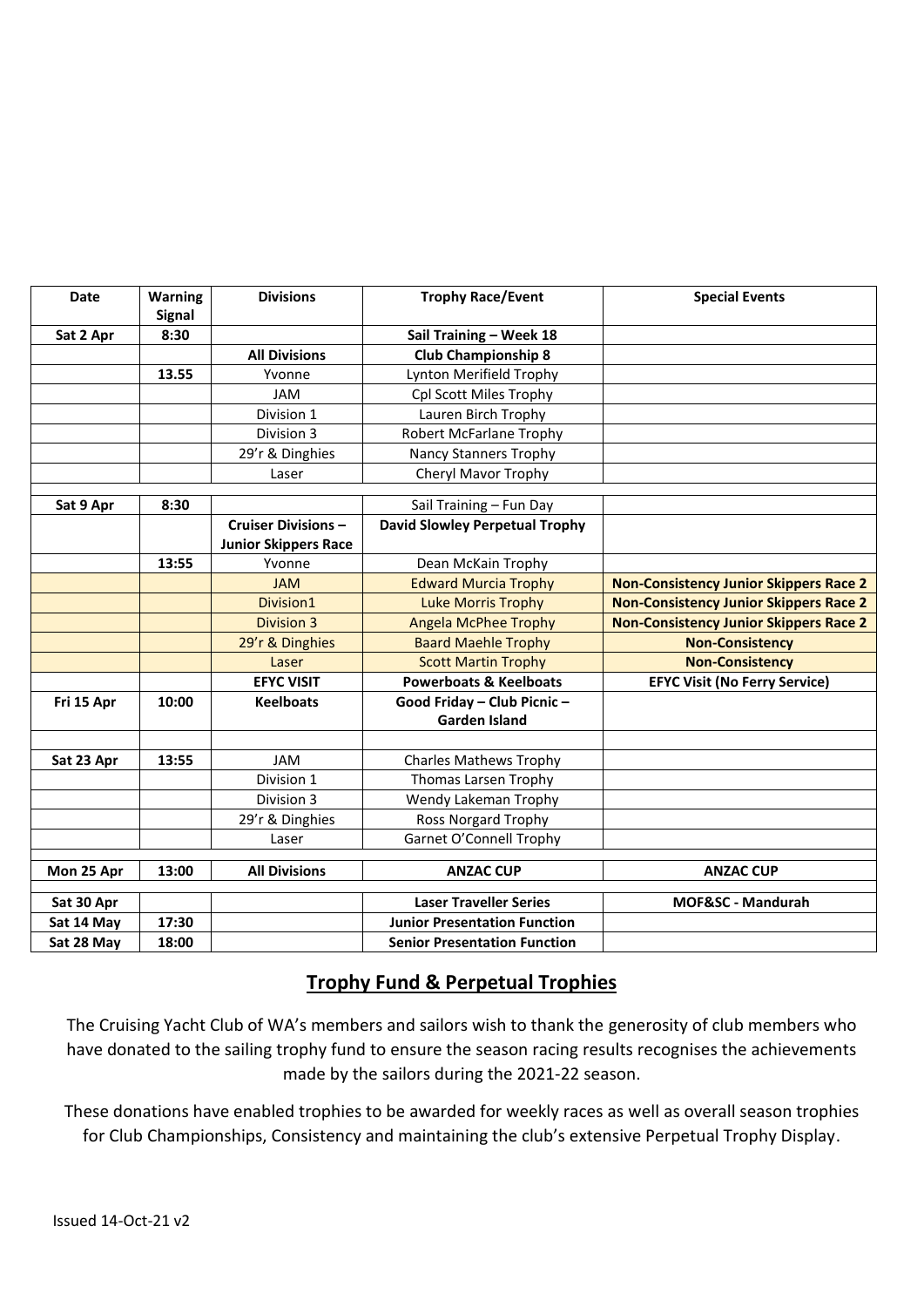### **Kimberley Pocklington, Martin Powner, John Pride, Paul Purser, Dan Ragan, Robin Reid, Alison Richards, Vittorio Ronzitti, Callan Roper, David Russell, Grayam Sandover, Keith Saunders, Mark Sherriff, Neil Shinners, Marcus Shuttleworth, Adam Shuttleworth, Brian Simpson, Blair Smith, Ljubic Killeen.**

Individual trophy donors have been recognised in the sailing racing programme, the weekly racing results announcements and at the season ending Presentation Functions.

| <b>TCYC Perpetual Trophies</b> |  |                                |                                         |                                    |                                      |
|--------------------------------|--|--------------------------------|-----------------------------------------|------------------------------------|--------------------------------------|
| <b>Division</b>                |  | Championship<br>Consistency    |                                         |                                    | <b>Marathons</b>                     |
| <b>Yvonne Catamarans</b>       |  | E.G Locke Trophy               | P.R & D.S Millar Trophy                 |                                    | <b>Western Mining Trophy</b>         |
| Division 1                     |  | D.J Taylor (TCYC Trophy)       | <b>TCYC Trophy</b>                      |                                    | Jack Cassidy Trophy                  |
| Division 3                     |  | <b>TCYC Trophy</b>             | <b>TCYC Trophy</b>                      |                                    |                                      |
| <b>Flying Ants</b>             |  | R & B Powell Trophy            | <b>Austral insulation Trophy</b>        |                                    |                                      |
| 29ers                          |  | <b>TCYC Trophy</b>             | <b>TCYC Trophy</b>                      |                                    |                                      |
| <b>JAM</b>                     |  | S & J Saw Trophy               | S & J Saw Trophy                        |                                    |                                      |
|                                |  |                                | <b>Special Event Perpetual Trophies</b> |                                    |                                      |
| <b>All Divisions</b>           |  | <b>Anzac Cup</b>               |                                         |                                    | Anzac Day - Club Race                |
| <b>All Divisions</b>           |  | <b>TCYC Honour Board</b>       |                                         |                                    | <b>TCYC Significant Achievements</b> |
| Division 1, 3 & JAM            |  | <b>Past Commodore WJ Lucas</b> |                                         | <b>All Divisions Opening Day</b>   |                                      |
| Division 1, 3 & JAM            |  | <b>Garden Island Gallop</b>    |                                         | <b>Around Garden Island</b>        |                                      |
| Division 1, 3 & JAM            |  | <b>Catalpa Trophy</b>          |                                         | <b>TCYC-FSC</b>                    |                                      |
| Division 1, 3 & JAM            |  | <b>Ode Saw Memorial</b>        |                                         |                                    | <b>FSC-TCYC</b>                      |
| Division 1, 3 & JAM            |  | <b>Cockburn Cup</b>            |                                         |                                    | <b>TCYC-FSC</b>                      |
| Division 1, 3 & JAM            |  |                                | <b>Dvoretsky Cup</b>                    |                                    | <b>FSC-TCYC</b>                      |
| Division 1, 3, & JAM           |  |                                |                                         |                                    | <b>Ladies Skippers Race</b>          |
| Division 1, 3, JAM             |  | <b>David Slowley Trophy</b>    |                                         | <b>Junior Skippers Race</b>        |                                      |
| <b>Yvonne Catamarans</b>       |  | <b>TCYC Honour Board</b>       |                                         | <b>TCYC-WA State Champions</b>     |                                      |
| <b>Yvonne Catamarans</b>       |  | <b>TCYC Honour Board</b>       |                                         | <b>TCYC - Australian Champions</b> |                                      |
| <b>Yvonne Catamarans</b>       |  | <b>Lady Meagher Trophy</b>     |                                         | <b>Special Event</b>               |                                      |
| <b>Yvonne Catamarans</b>       |  |                                | 10 <sup>th</sup> Anniversary Trophy     | <b>Most Fastest Times</b>          |                                      |
| <b>Tackers</b>                 |  |                                | <b>Tiny Tots Trophy</b>                 |                                    | <b>Achievement Award</b>             |
| <b>Mudlarks-Tackers</b>        |  |                                | <b>Maxwell Family Trophy</b>            |                                    | <b>Most Dedicated</b>                |
| <b>Minnows</b>                 |  |                                | <b>Randall Family Trophy</b>            |                                    | <b>Most Dedicated</b>                |
| <b>All Training Divisions</b>  |  | <b>TCYC Trophy</b>             |                                         | <b>Most Improved Overall</b>       |                                      |